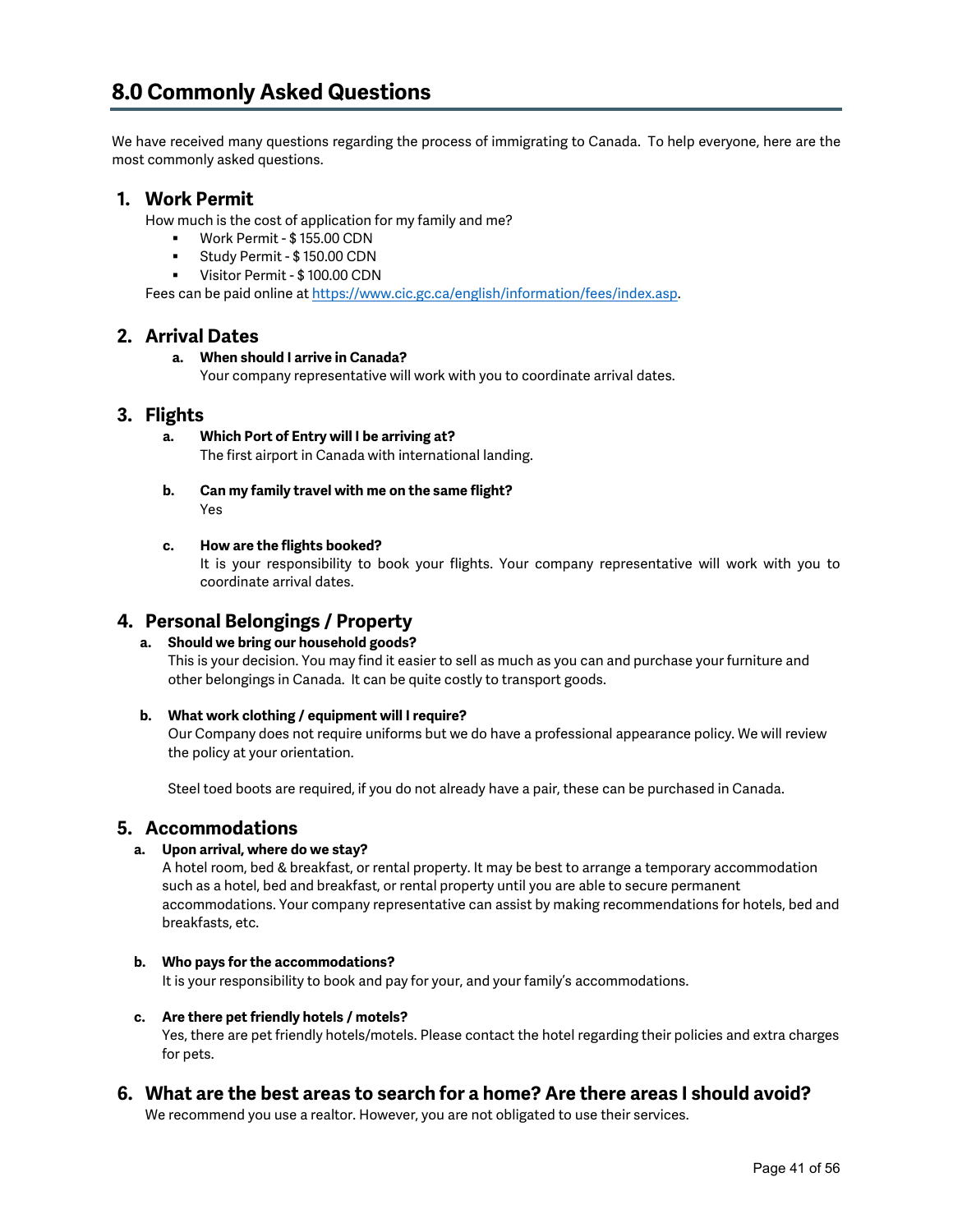## **7. Medical Insurance**

#### **a. Do I have medical insurance?**

Yes, you and your family will be covered under Provincial Health Care. However, it could take up to 30 days for your Health Care to be effective.

## **8. Medical**

#### **a. Do you or your family have any medical conditions that may effect your application for permanent residency?**

In some cases, medical admissibility is a reason for Permanent Residency not to be granted. This applies to the applicant, the spouse and the children.

Medical conditions that would be considered a cause for concern are those likely be a danger to public safety or might reasonably expected to cause excessive demand on the country. Examples could be Cancer or Tuberculosis.

## **9. Criminal Records**

#### **a. What is the effect of having a criminal record?**

Neither the applicant nor their dependents can have a criminal record. Criminal and security admissibility are reasons for permanent residency not to be granted.

## **10.Drivers License**

#### **a. Is my Car License valid in Saskatchewan?**

In most cases your car license will be valid in Saskatchewan for up to 90 days. Spouses may transfer their car license into a Saskatchewan Class 5 car license within the 90-day period for there to be no testing required.

**Note:** Do not change your Driver's License to Saskatchewan as this will cancel your current Class 1, which you will need to obtain your Class 1A license.

#### **b. How do I obtain my Class 1A license?**

Transport Truck Drivers require MELT training to obtain a commercial Class 1 License. You are responsible for all costs associated with successfully completing the MELT training. You will not be compensated by the Employer when you take the MELT training.

- **MELT approximately \$ 10,000 - 12,000 (ten to twelve thousand dollars Canadian)**
- **\$ 25.00 each sitting for 7 Computerized Multiple Choice Theory Exams** 
	- **Signs**: recognize highway signs & understand their meaning
		- **Class 5:** cars, vans and 2 axle trucks
	- **Class 4:** taxis, ambulances and buses having a seating capacity of 16 24 passengers
	- **Class 3:** trucks with more than 2 axles

**Class 2:** buses having a seating capacity in excess of 24 passengers

- **Class 1:** power units and semi-trailers and trucks
- **Air:** understand how the air brake system works different parts of the system and what they do
- **\$ 25.00 to retake any unsuccessful test**
- **\$ 155.00 for 3 practical exams**
	- \$ 55.00 Airbrake & Pre-Trip
	- \$ 100.00 Road Test
- **\$ 25.00 to Validate License (\$ 15.00 to upgrade from local Class 5)**

After successful completion you will receive your Saskatchewan 1A license.

#### **c. What is the percentage of drivers passing their Road Test?**

90% of drivers have passed their Road Test on their first try.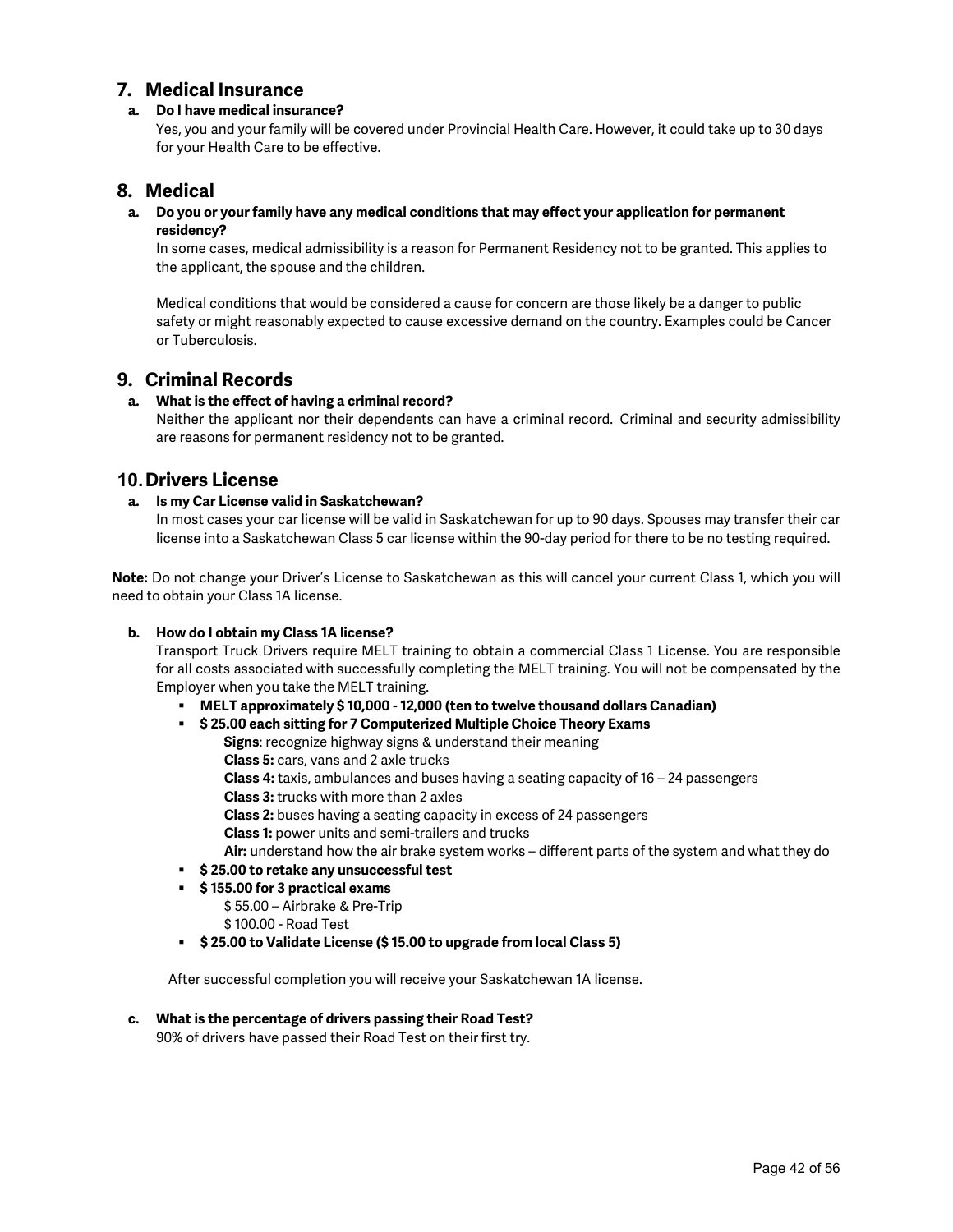# **11. Partners / Spouses / Family**

### **a. Can my partner/spouse work the 1st year while in Canada?**

Through the Federal Temporary Foreign Worker LMIA program. Your spouse is unable to work until you receive your provincial nomination. Then they are able to apply for an open work permit.

Through the province SINP program, your spouse is eligible for an open work permit when you, the principal migrant, is nominated. It is always best to verify when you arrive at the port of entry.

#### **b. Can my family come to Canada?**

Yes, through the PNP you can bring your immediate family (spouse/children) to Canada. They can also become permanent residents.

## **12. Education**

#### **a. Do my children need a Study Permit?**

Spouses/partners must have a Study Permit if they wish to take a course that is longer than 6 months. For more information on who requires a study permit please visit: [http://www.canada.ca/en/immigration-refugees-citizenship/services/study-canada/study](http://www.canada.ca/en/immigration-refugees-citizenship/services/study-canada/study-permit/eligibility.html)[permit/eligibility.html](http://www.canada.ca/en/immigration-refugees-citizenship/services/study-canada/study-permit/eligibility.html)

### **b. How do I enrol my children (child) in school?**

You should have the most current report card or transcript for each child. You are encouraged to contact the school of your choice and speak with the principal as soon as possible. The principal will be able to answer any questions you may have.

#### **c. Am I responsible for purchasing school supplies for my children (child)?**

Yes, it is the parent's responsibility to purchase school supplies for their children. Examples of school supplies that may be required are:

| Pencils | Ruler   | Pens    | Glue         | <b>Binders</b> | Calculator |
|---------|---------|---------|--------------|----------------|------------|
| Erasers | Markers | Crayons | Geometry Set | White Out      | Gym Shoes  |

Please contact the school for an accurate list of supplies required.

#### **d. Are there fees for College and University?**

Yes, there are tuition and book fees for both college and university. Fees will vary depending on the postsecondary institution and course.

### **13. Pets**

#### **a. Can we bring our pets to Canada?**

Dogs may enter Canada if accompanied by a certificate from a veterinarian of the country of origin that clearly identifies the animals and shows that:

- $\checkmark$  Rabies has not existed in that country for six months immediately preceding shipment of the animals and
- $\checkmark$  The animals have been in that country for the six-month period referred to in paragraph above or since birth.

Please check with Canadian Customs prior to arriving and travelling with your pet.

#### b. **Do we have to license our pets?**

Yes, you have to license your pet in Saskatchewan. Please contact City Hall to obtain a pet license.

## **14. Banks**

#### **a. How does the banking work?**

If required, we can assist by making an appointment for you at a local bank.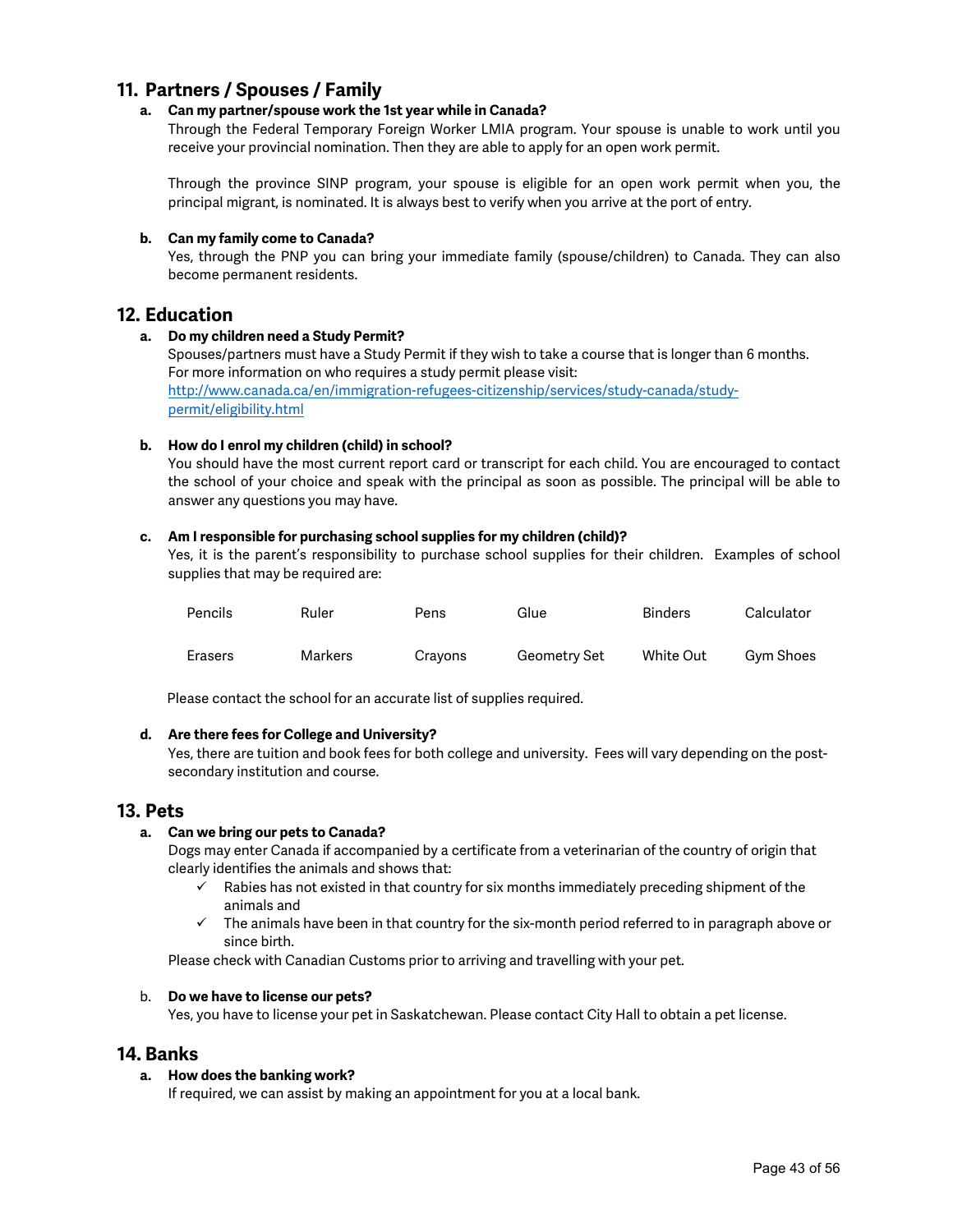# **15. Government Deductions**

**Income Tax**: If earning a salary of \$ 60,000 - \$ 70,000, you can expect to pay up to approximately 25% - 30% in income tax and Government Deductions.

Other Government Deductions include Canada Pension Plan (CPP) and Employment Insurance (EI). Please refer to the Government of Canada website for further information. [www.canada.ca](http://www.canada.ca/)

## **16. Port of Entry**

**a. What happens at the Port of Entry?**

Present your papers to the Customs Officer

- $\checkmark$  Passport
- $\checkmark$  Letter from the High Commission if arriving through the Temporary Foreign Worker LMIA program
- $\checkmark$  SINP Nomination Certificate/Support Letter if arriving through the Provincial SINP
- $\checkmark$  Certificate of Veterinarian if bringing a pet

## **17. Passports**

Before coming to Canada please make sure that you and all your family members have at least 4 years on your passport before it expires.

# **18. Applying for Permanent Landed Immigrant Status**

#### **a. Is there any documentation I should prepare to bring with me?** You will be required to provide copies of Identity and Civil Status Documents. This includes:

- $\checkmark$  Copy of SINP Nomination Certificate
- $\checkmark$  Police Clearance: for applicant and spouse
- $\checkmark$  Birth Certificate: spouse and dependents if applicable
- $\checkmark$  Marriage Certificate: if applicable
- $\checkmark$  Divorce Certificate: if applicable
- $\checkmark$  Custody and maintenance documents: if applicable
- $\checkmark$  Passports spouse and dependents: if applicable
- $\checkmark$  Three employment verification letters on official Company letterhead
- $\checkmark$  English Language Testing Assessment: applicant

Applicants, spouses and dependents will also be asked to give the details of activities during the last 10 years or since age 18 whichever period is longer. This includes all activities such as jobs held, periods of unemployment, schooling, travel, addresses, etc.

## **19. English Language Testing**

- English Language testing is mandatory. The testing is directed towards your reading, writing, listening and speaking skills.
- A language score of at least Canadian Language Benchmark 4 is required.
- Proof of completion and a passing grade must be submitted as part of your Provincial Nomination Application.
- You must complete the exam in your home country prior to arriving in Canada.
	- Keep your receipt. The Company will reimburse you for the cost of the exam.
- The following two exams are recognized:
	- **IELTS (International English language Testing System)**
		- The cost of the exam is \$ 329.00 CAD
		- The passing grade is a 4 overall
		- You can find locations of testing centers at the following link[: https://www.ielts.org/](https://www.ielts.org/)
	- **CELPIP (Canadian English Language Proficiency Index Program)**
		- The cost of the exam is \$ 280.00 CAD plus taxes
			- The passing grade is 4
			- You can find locations of testing centers at the following link: <https://www.celpip.ca/>